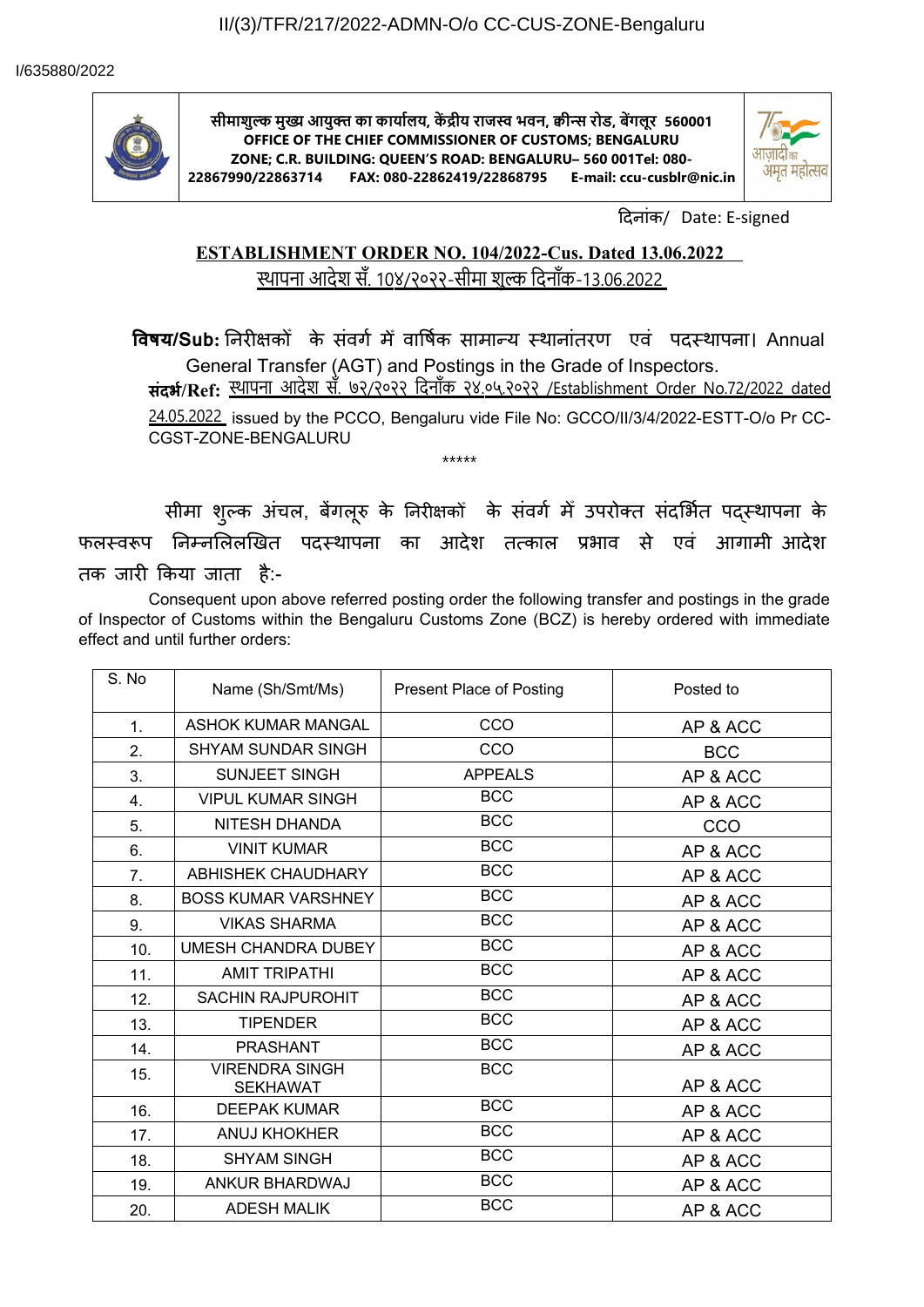## I/635880/2022

| 21. | <b>ANKUR MITTAL</b>                    | <b>BCC</b>        | AP & ACC       |
|-----|----------------------------------------|-------------------|----------------|
| 22. | ATUL KUMAR SHARMA                      | <b>BCC</b>        | AP & ACC       |
| 23. | <b>DEV PRATAP SINGH</b>                | <b>BCC</b>        | CCO            |
| 24. | <b>ABHINAV SHARMA</b>                  | <b>BCC</b>        | AP & ACC       |
| 25. | <b>DEEPAK MOR</b>                      | AP & ACC          | <b>BCC</b>     |
| 26. | <b>ANKUR SINGH</b>                     | AP & ACC          | <b>BCC</b>     |
| 27. | <b>KAMLESH KUMAR</b><br><b>SINGHAL</b> | AP & ACC          | <b>BCC</b>     |
| 28. | YADU SHARMA                            | AP & ACC          | <b>BCC</b>     |
| 29. | CHIRAG H POPAT                         | AP & ACC          | CCO            |
| 30. | <b>AMIT SINGH</b>                      | AP & ACC          | <b>BCC</b>     |
| 31. | <b>VIPUL GUPTA</b>                     | AP & ACC          | <b>BCC</b>     |
| 32. | RAHUL PRABHAKAR                        | AP & ACC          | <b>BCC</b>     |
| 33. | NEERAJ KUMAR BANSAL                    | AP & ACC          | <b>BCC</b>     |
| 34. | <b>ASHOK TANEJA</b>                    | AP & ACC          | <b>BCC</b>     |
| 35. | <b>BRAJESH KUMAR</b>                   | AP & ACC          | <b>BCC</b>     |
| 36. | <b>NIKHIL RAJ</b>                      | AP & ACC          | Commr(Appeals) |
| 37. | <b>DIGVIJAY KUMAR SINGH</b>            | AP & ACC          | <b>BCC</b>     |
| 38. | <b>SUNNY KHANDELWAL</b>                | <b>UOP TO BCZ</b> | AP & ACC       |
| 39. | <b>ASHISH SHARMA</b>                   | UOP TO BCZ        | <b>BCC</b>     |
| 40. | RAVI RANJAN KUMAR                      | UOP TO BCZ        | <b>BCC</b>     |
| 41. | PINKY SHARMA                           | UOP TO BCZ        | AP & ACC       |
| 42. | <b>ASHISH KUMAR SINGH</b>              | UOP TO BCZ        | <b>BCC</b>     |
| 43. | <b>ARVIND</b>                          | UOP TO BCZ        | <b>BCC</b>     |
| 44. | <b>MUKESH KUMAR PANDEY</b>             | UOP TO BCZ        | AP & ACC       |
| 45. | <b>NEELAM SINGH</b>                    | UOP TO BCZ        | <b>BCC</b>     |
| 46. | PRAMOD KUMAR SAHANI                    | UOP TO BCZ        | AP & ACC       |
| 47. | <b>RAVI KUMAR</b>                      | UOP TO BCZ        | <b>BCC</b>     |
| 48. | <b>VINEET SUMAN</b>                    | UOP TO BCZ        | AP & ACC       |
| 49. | PRAVEEN KUMAR SINGH                    | UOP TO BCZ        | <b>BCC</b>     |
| 50. | <b>RAJESH ROSHAN</b>                   | UOP TO BCZ        | AP & ACC       |
| 51. | ANUP KUMAR GODARA                      | UOP TO BCZ        | <b>BCC</b>     |
| 52. | <b>ARUN SONI</b>                       | UOP TO BCZ        | <b>BCC</b>     |
| 53. | <b>GAURAV SINGH</b>                    | UOP TO BCZ        | <b>BCC</b>     |
| 54. | <b>JAIDEEP YADAV</b>                   | UOP TO BCZ        | <b>BCC</b>     |
| 55. | ANKIT YADAV                            | UOP TO BCZ        | AP & ACC       |
| 56. | KULDEEP SINGH                          | UOP TO BCZ        | AP & ACC       |
| 57. | <b>SANTOSH KUMAR</b>                   | UOP TO BCZ        | AP & ACC       |
|     |                                        |                   |                |

**AP&ACC= office of the Principal Commissioner of Customs Airport & Air Cargo Complex, Menzies Building, KIA, Devanahalli , Bengaluru; BCC : Office of the Bengaluru City Customs Commissionerate, C.R. Building, O:1 Queens Road, Bengaluru-560001.; UOP-Under order of posting**

2. वार्षिक सामान्य स्थानांतरण २०२२ के संदर्भ में प्राप्त सभी अभ्यावेदनों का गहन परीक्षण कर समुचित निपटारा किया र्गया है । All the representations received regarding AGT, 2022 have duly been examined and stand disposed off.

3. सीमा शुल्क अंचल, बेंगलूरु के अधीन कार्यरत अधिकारियों को दिनाँक १३.०६.२०२२ तक पदस्थापित